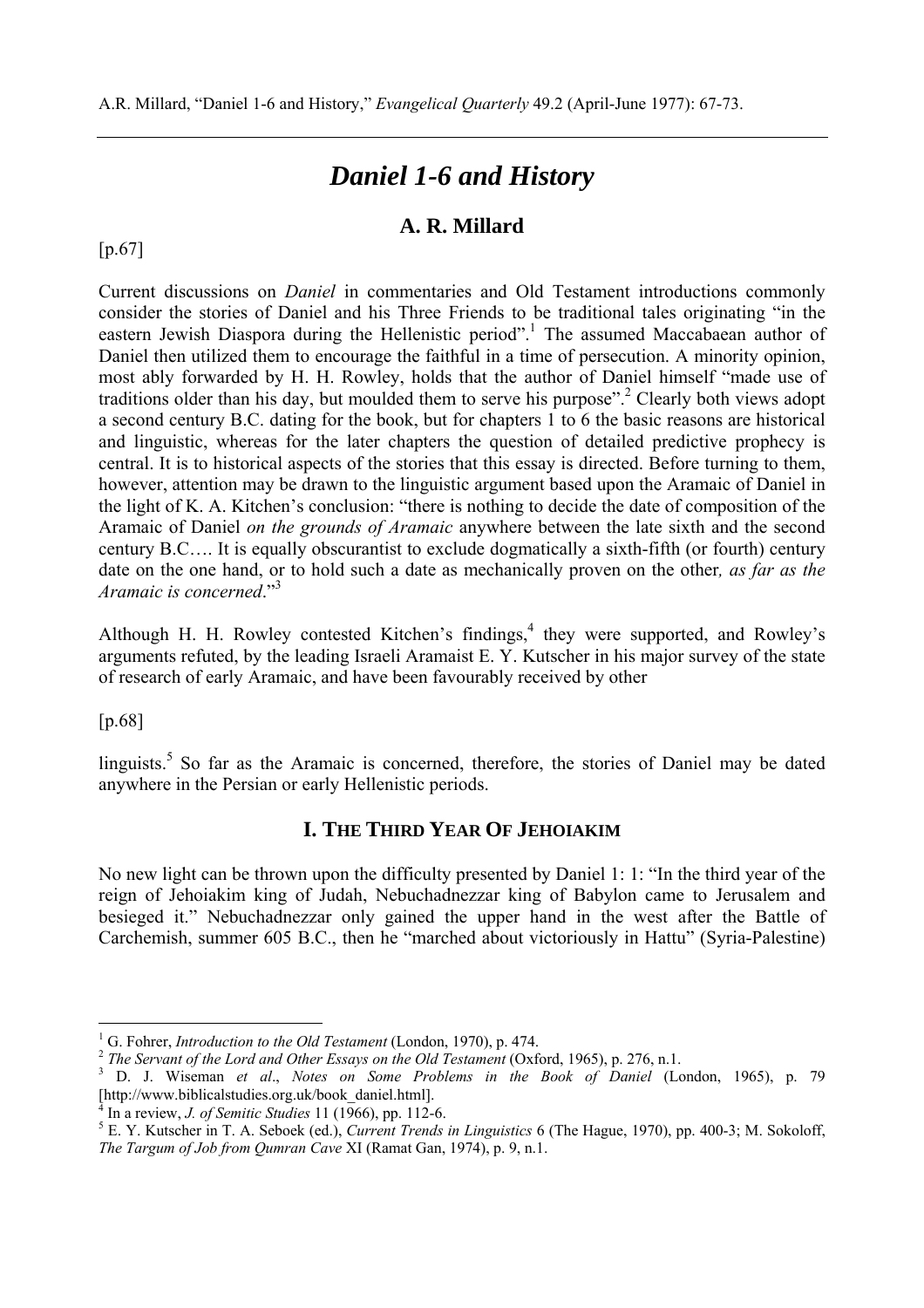that winter, i.e.  $605-4$  B.C. $<sup>6</sup>$  There is no likelihood of any Babylonian activity so far south as</sup> Judah prior to the Battle of Carchemish, for the area was subject to Egypt.

Jehoiakim was placed upon the throne by Necho of Egypt some months after the death of Josiah at the Battle of Megiddo which occurred about June, 609 B.C. Upon Josiah's death the people made his younger son Jehoahaz king, but his reign ended after three months when Necho replaced him with his half-brother, Jehoiakim. Accordingly, Jehoiakim ascended the throne in September-October 609 B.C., or a little earlier if the months of Jehoahaz were not three whole months. That much may be regarded as certain. Despite the quantity of detailed information for the last three decades of Judah's life, there is no certainty about the method of reckoning the following regnal years. Thus the last year of king A might also be the first year of king B, the non-accession year system, making 609 B.C. Josiah's last and Jehoiakim's first. Alternatively, the last year of king A might be termed the Accession Year of king B, his first year commencing with the next New Year's Day, the accession year system, making 609 B.C. Josiah's last, 608 Jehoiakim's first. Further to complicate our problem, there is dispute over the date of the New Year in Judah. Some claim it began in the spring month of Nisan (March-April), others in the autumn month of Tishri (September-October). D. J. A. Clines has recently argued strongly for the former;<sup>7</sup> the eminent Israeli historian A. Malamat maintains the latter.<sup>8</sup> Now

#### [p.69]

 $\overline{a}$ 

the spring New Year would mean Jehoiakim's first year covered 609-March 608 on the nonaccession year system, his second 608-7, his third 607-6; on the accession year system his first year ran from March 608 to March 607, his second 607-6, his third 606-April 605. Thus any advance by Nebuchadnezzar against Jerusalem after the Battle of Carchemish would have fallen in Jehoiakim's fourth year. Equally, an autumn New Year would mean Jehoiakim's first year could have fallen in 610-609 or 609-8, for we do not know exactly when he acceded, bringing his third year to 608-7 or 607-6, on the non-accession year system. However, on the accession year system and with an autumnal New Year, his first year would run from September 608 to September 607, his second 607-6, his third September 606-October 605. This last would just accommodate the statement of Daniel 1: 1 in chronological terms. If the autumn New Year or the accession year dating are not acceptable, then there is probably no alternative to assuming an error in the figure of this verse. Yet the fact that it is possible to reckon the date as 605 B.C. belies the claim that "the very first statement in chapter 1 can be shown to be inaccurate".<sup>9</sup> The absence of any record of a siege of Jerusalem by Babylonian forces in this year is not a strong argument against its happening.

The date given by Jeremiah 25: 1, "the fourth year of Jehoiakim... (that was the first year of Nebuchadnezzar...)", is in harmony, for, following the Babylonian accession year system, Nebuchadnezzar's first year ran from April 604 to March 603 B.C., overlapping the latter half of

<sup>6</sup> Babylonian Chronicle BM 21946, obv. 12, 13; D. J. Wiseman, *Chronicles of Chaldaean Kings* (London, 1956), p. 68; newly edited by A. K. Grayson*, Assyrian and Babylonian Chronicles, Texts from Cuneiform Sources*, V (New York, 1975), p. 100.<br><sup>7</sup> Australian J. of Biblical Archaeology 2 (1972), pp. 9-34; J. of Biblical Literature 93 (1974), pp. 22-40.

<sup>&</sup>lt;sup>8</sup> Supplements to Vetus Testamentum 28, Congress Volume, Edinburgh, 1974 (Leiden, 1975), p. 124 and n. 2.

<sup>&</sup>lt;sup>9</sup> N. Porteous, *Daniel, A Commentary*, Old Testament Library (London, 1965), pp. 25 f.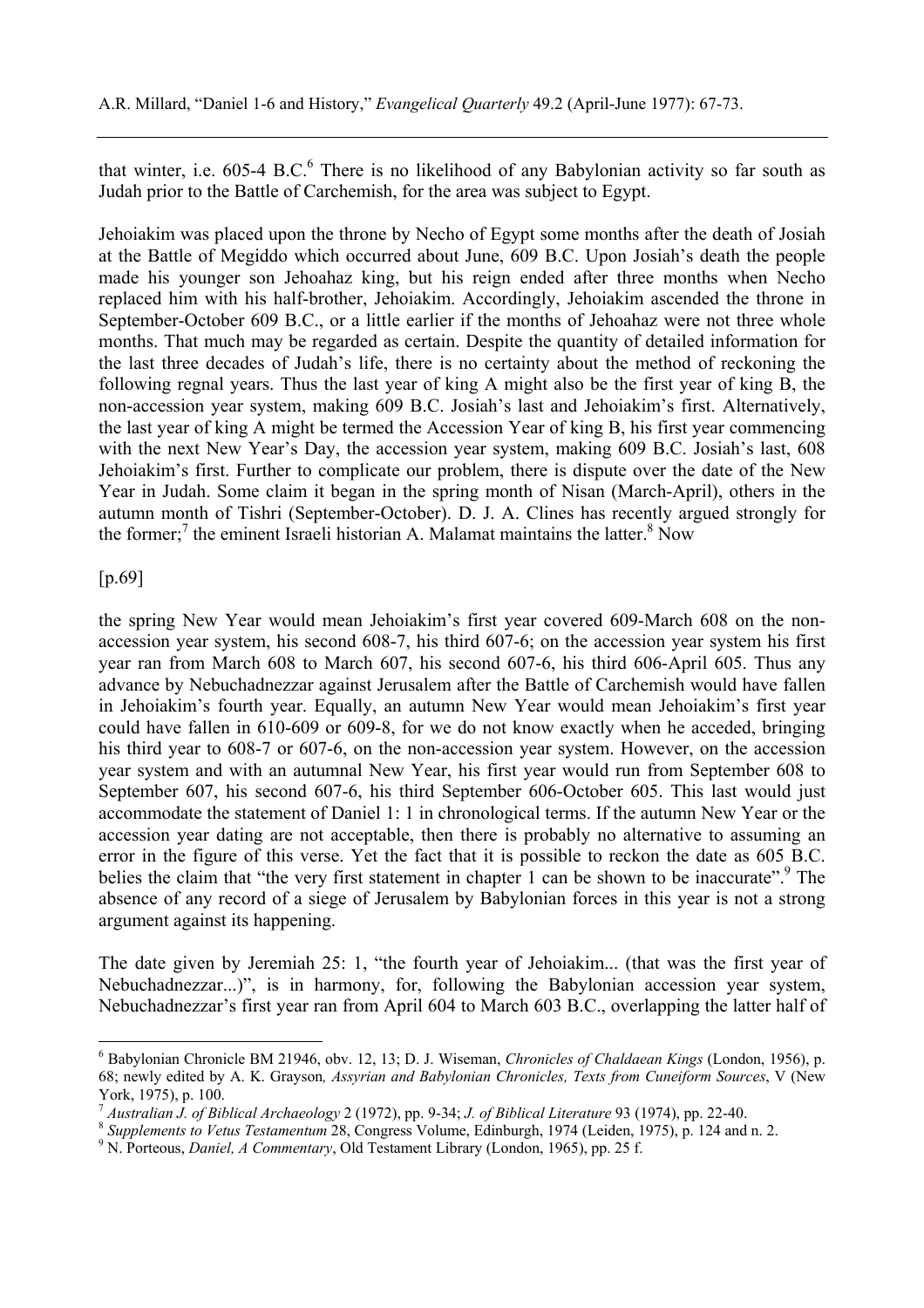Jehioakim's fourth year (to late September 604), and the Babylonian Chronicle tells that Nebuchadnezzar was in the west from June 604 until the next January. Jeremiah 46: 2 remains difficult, for the defeat of Necho at Carchemish is there placed in the fourth year of Jehoiakim, suiting the spring New Year and the accession year system.

# **II. THE CHALDAEANS**

Use of this term for a special class of learned men in Daniel is an "undoubted anachronism" for the time of Nebuchadnezzar.<sup>10</sup> The word in 5: 30, "Belshazzar the Chaldaean king", and in 9: 1, "the realm of the Chaldaeans", has an ethnic connotation, and that may be true of the phrase "the letters and language of the Chaldaeans" in 1: 4. Every other occurrence in Daniel carries the specialized sense of a category amongst the wise men, sometimes standing for the whole body; cf. 2: 2, 4, 10 etc. The same restricted meaning occurs in Herodotus, *Histories* 1: 181f., where the Chaldaeans are priests of

[p.70]

 $\overline{a}$ 

Bel. This limited meaning, it is argued, could have developed only after the Chaldaeans had ceased to have any significance as a people or a power, that is, when the Persian Empire was fully established. Admittedly, the ethnic use did continue to be current much later, preserved in the Old Testament writings, and used by historians such as Strabo at the end of the first century B.C.

Were Chaldaean a normal gentilic in sixth century B.C. Babylonia, attested in contemporary documents, with no trace of the specialized use, *Daniel's* mode of employing it might be considered anachronistic, but beside the fact that there is no evidence for Chaldaean as a professional name in Babylonian texts should be noted the complete absence of the word as an ethnic term from the royal inscriptions of Nebuchadnezzar, his father, and his successors. In Assyrian records of the eighth and seventh centuries it is used as the overall name for a group of tribes often mentioned separately. In this situation it is as improper to label the professional sense of Chaldaean a sixth-century usage as it is to call it an anachronism.

A possible analogy can be found amongst the Medes. According to Herodotus, they were a group of six tribes (1.101). One of the tribes was called the Magi. Now the Magi are well known as religious functionaries in the Persian Empire, and as the eponyms of all magicians. Their early history is obscure. R. N. Frye wrote "One may tentatively suggest that the Magi were a 'tribe' of the Medes who exercised sacerdotal functions. During the supremacy of the Medes they expanded over the Median empire as a priesthood since the priestly trade was kept, so to speak, 'in the family'".11 Perhaps something similar was true of the Chaldaeans.

"Chaldaean" has passed into English from Greek and Latin, the Greek being a correct transliteration of the Babylonian \**kaldāyu*. In Hebrew the form differs: *kaśidim*. The variation is explicable in the light of historical development within Babylonian and Assyrian. From the mid-

 $10$  Ibid., p. 28, following the majority of commentators.

<sup>11</sup> *The Heritage of Persia* (London, 1962), p. 76.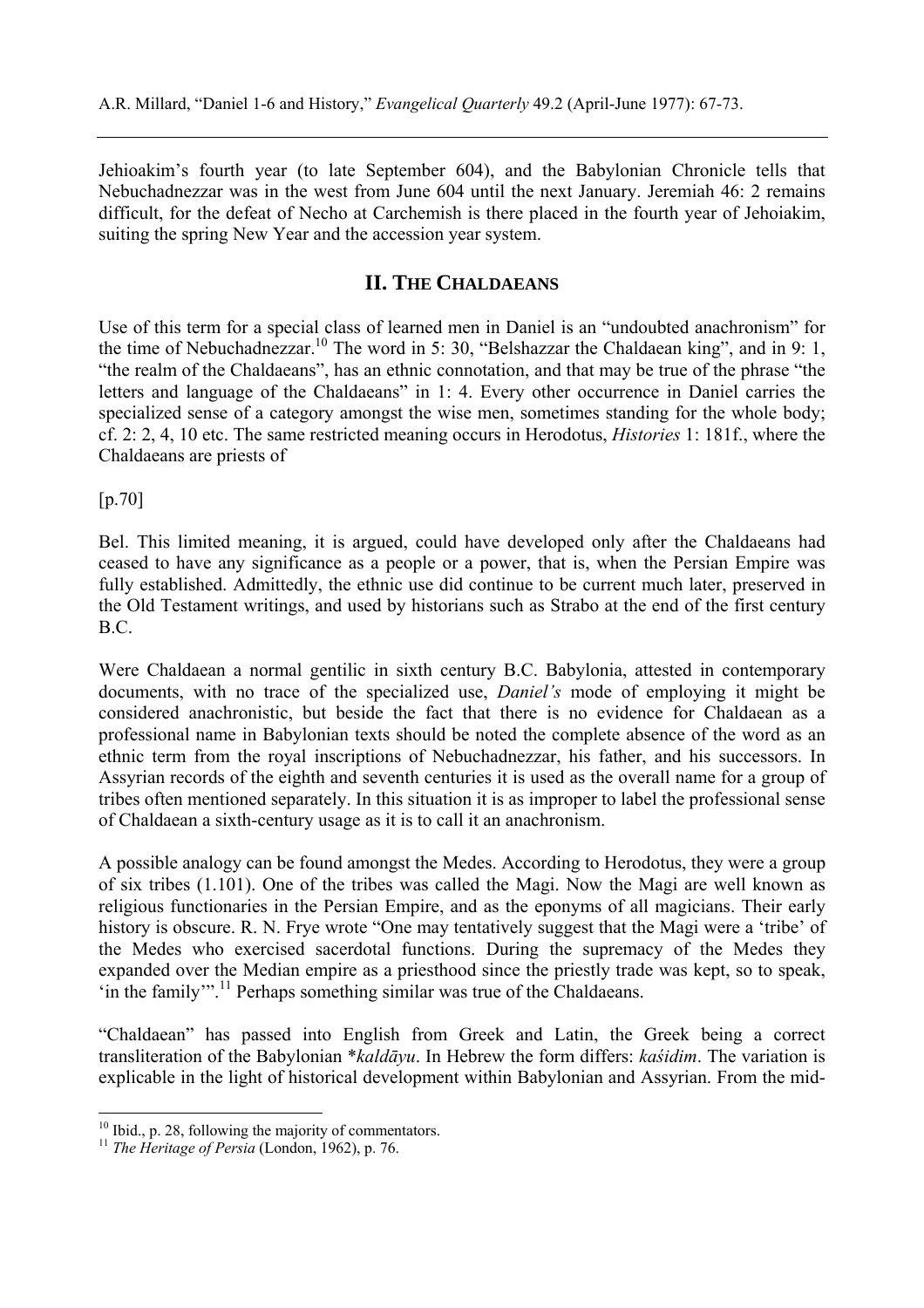second millennium B.C. onwards the combination of sibilant  $+$  dental was often written as  $1 +$ dental, revealing a phonetic shift probably universal in the spoken language though concealed by scribal conservatism in many of the texts that survive.<sup>12</sup> This shift accounts well for the difference between the Akkadian and Greek forms and the Hebrew which was unaffected by it, deriving from the Chaldaeans themselves, or from a time before the shift had occurred. Again, to view "Chaldaean" as "taken from the Greek

[p.71]

 $\overline{a}$ 

rendering of the Hebrew *kaśidim* and corresponding more accurately to the original *kaldu*" appears unjust to the Hebrew-Aramaic text of *Daniel*. 13

# **III. BELSHAZZAR**

Recovery of Babylonian texts demonstrated the existence of Belshazzar, son of Nabonidus, last king of Babylon. None designates him "king"; many show he occupied an unusual position as regent during his father's absence for some ten years in Arabia. Nabonidus "entrusted the kingship" to him, his name accompanies his father's in oath formulae, and both are coupled in prayers on foundation documents.<sup>14</sup> H. H. Rowley asserted that the failure of any of these texts to give Belshazzar the title "king", and of any other evidence for his reigning as monarch to appear, proved the author of Daniel was in error; E. J. Young countered that Daniel is not an official document written by Babylonian scribes, and so could represent an effective situation rather than a state position.<sup>15</sup>

Commentators have been at a loss to account for the date of ch. 8, "In the third year of King Belshazzar". If it be taken at its face value, the year would be 550-49 B.C., reckoning from the fourth year of Nabonidus when he "entrusted the kingship" to his son. That was the year in which Cyrus of Persia finally overcame his nominal suzerain, Astyages the Mede, and established the joint state of the Medes and Persians.<sup>16</sup> That is to say, the events of the vision were beginning at the time they were revealed, the higher horn of the ram was now rising above the other.

While cuneiform texts plainly name Nabonidus as the father of Belshazzar, Daniel 5: 11, 18 give that place to Nebuchadnezzar. Of course, "father" may stand for grandfather, or for a more remote ancestor in Semitic languages, but it is objected that Nabonidus was not a descendant of Nebuchadnezzar; in fact he was a usurper. He took the throne from Labashi-Marduk, son of

<sup>&</sup>lt;sup>12</sup> See W. von Soden, *Grundriss der Akkadischen Grammatik, Analecta Orientalia* 33, 47 (Rome, 1969), para. 30g. Cf. W. F. Leemans, *Jaarbericht* No. 10, *Ex Oriente Lux* (1945-8), p. 437; H. W. F. Saggs, *Iraq* 22 (1960), p. 206, n.39.

<sup>&</sup>lt;sup>13</sup> Porteous, *Daniel*, p. 28. For the accurate representation of Assyrian dialect forms in biblical Hebrew see my paper in *J. of Semitic Studies* 21 (1976), pp. 1-14.<br><sup>14</sup> The material was collected by R. P. Dougherty, *Nabonidus and Belshazzar*, *Yale Oriental Series, Researches* 15

<sup>(</sup>New Haven, 1929).

<sup>15</sup> H. H. Rowley, *J. of Theological Studies* 32 (1930), pp. 12-31; E. J. Young, *A Commentary on Daniel* (Grand Rapids, 1949, London 1972), pp. 115 ff. For Nabonidus' period in Arabia see W. G. Lambert in *Proceedings of the*

<sup>&</sup>lt;sup>16</sup> Noted by S. Smith, *Isaiah* Chapters XL-LV (London, 1944), p. 125, n. 41.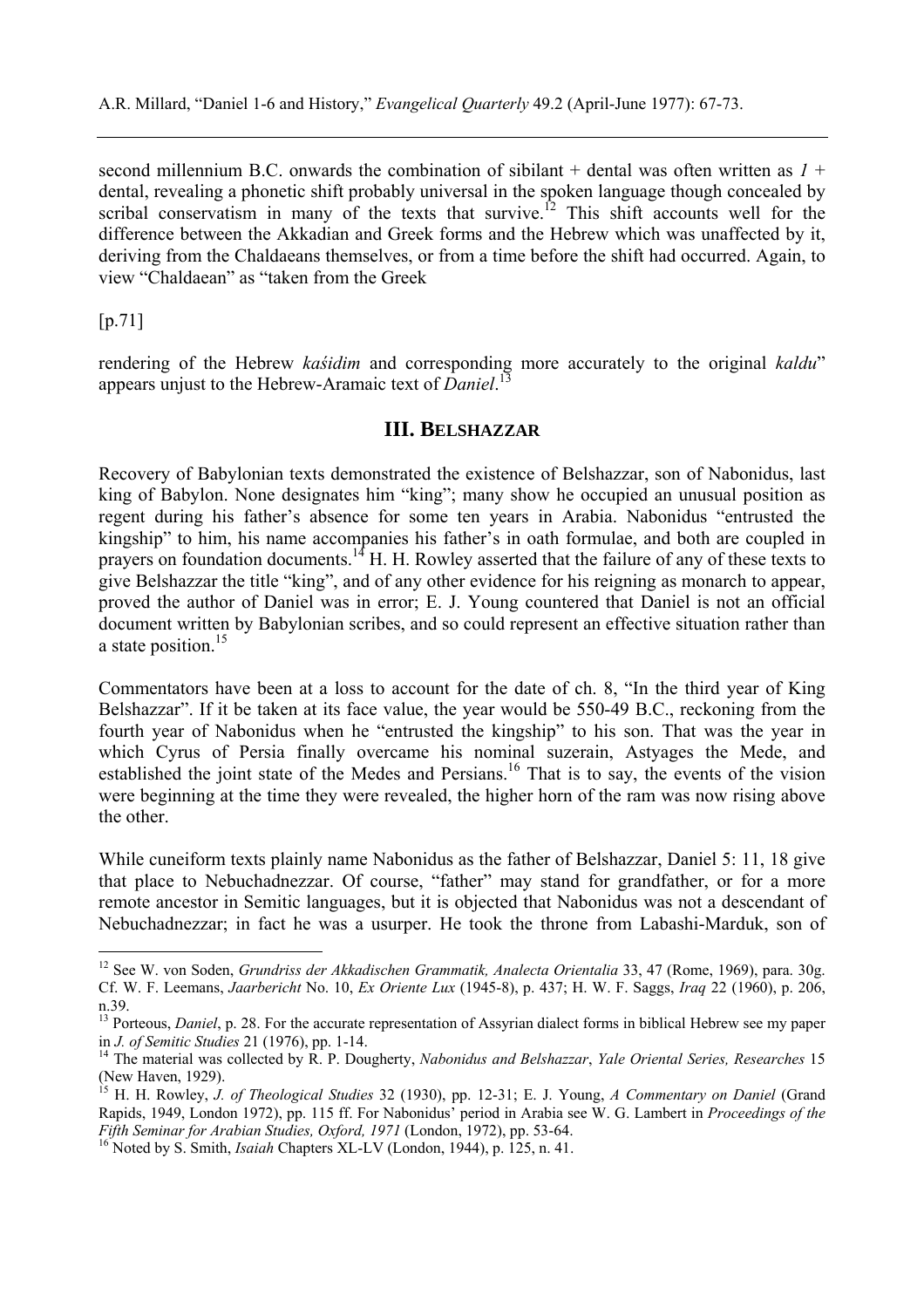Neriglissar, in 556 B.C. Neriglissar had himself usurped the throne of Amel-Marduk, Nebuchadnezzar's son, in 560 B.C. Now Neriglissar was a high-ranking officer in Nebuchadnezzar's court (he appears in Jeremiah 39), who had married a daughter of Nebuchadnezzar.<sup>17</sup> There are hints that Nabonidus also held high office at that time; the inscrip-

[p.72]

tion honouring his mother, who lived for 104 years, claims that she forwarded his career in the courts of Nebuchadnezzar and Neriglissar.<sup>18</sup> As a speculation, it may be suggested that Nabonidus, too, was a son-in-law of Nebuchadnezzar, putting him in as good a place to take the throne as Neriglissar. Then the mother of Belshazzar would have been a daughter of Nebuchadnezzar. But this remains speculation until more evidence is available.

# **IV. BABYLONIAN NAMES**

Daniel and his three friends each received a Babylonian name upon arrival at the court. Commentators and linguists have been unable to explain these names adequately, and have assumed they represent bowdlerized forms of Babylonian originals containing names of pagan gods objectionable to Jewish scribes. Recently an Assyriologist has shown they can be explained satisfactorily from Babylonian onomastics without supposing any alteration. Shadrach represents *šādurāku*, "I am very fearful (of God)"; Meshach *mēšāku* "I am of little account"; Abed-nego apparently an Aramaic form meaning "servant of the shining one", possibly involving word-play on an Akkadian name including the god Nabû.19 Daniel's name Belteshazzar is said in 4: 8 to refer to the god of Nebuchadnezzar. A common understanding takes the name as *balatšu-usur* "May he (a god) protect his life". Then 4: 8 is supposed to be "a false etymology... though, of course, Bel may indeed be the suppressed subject of the verb *usur*".<sup>20</sup> Re-examination shows the name is far better explained as *bēlet-šar-usur* "Lady, protect the king", Bēlet being a title for the wife of Marduk or Bēl, the patron of Babylon.<sup>21</sup> Further, in the Babylonian of the sixth century B.C., as in earlier times, the juncture of dental and sibilant produced a double sibilant*, i.e. balassu*, so that the *teth* would not appear in an alphabetic transcription (cf. above on the Chaldaeans), and this form is found in the Aramaic transcription of the name Ninurta-balassuigbi on an ostracon from Nippur as *'nwštbls'gb*, although this comes from the fifth century  $B.C.<sup>22</sup>$  Babylonian scribes frequently wrote the form as it was pronounced, too, beside writing it with the etymological spelling *balat-šu*.

The same Assyriological study sets out evidence for the shift

[p.73]

 $\overline{a}$ 

<sup>&</sup>lt;sup>17</sup> D. Weisberg in P. Garelli (ed.), *Le Palais et la Royauté, Compte rendu de la XIX<sup>e</sup> Rencontre Assyriologique Internationale* (Paris, 1974), pp. 447-454.<br><sup>18</sup> J. B. Pritchard (ed.), *Ancient Near Eastern Texts relating to the Old Testament* (Princeton<sup>3</sup>, 1969), p. 561.<br><sup>19</sup> P.-R. Berger, *Zeitschrift für Assyriologie* 64 (1975),

<sup>&</sup>lt;sup>20</sup> Porteous, *Daniel*, p. 28; *cf.* p. 67: "erroneously stated to contain the name of the god Bel".<br><sup>21</sup> Berger, *Zeits. Ass.* 64, pp. 226-34.<br><sup>22</sup> J. A. Montgomery, *J. of American Oriental Sac.* 29 (1908), pp. 204-9.